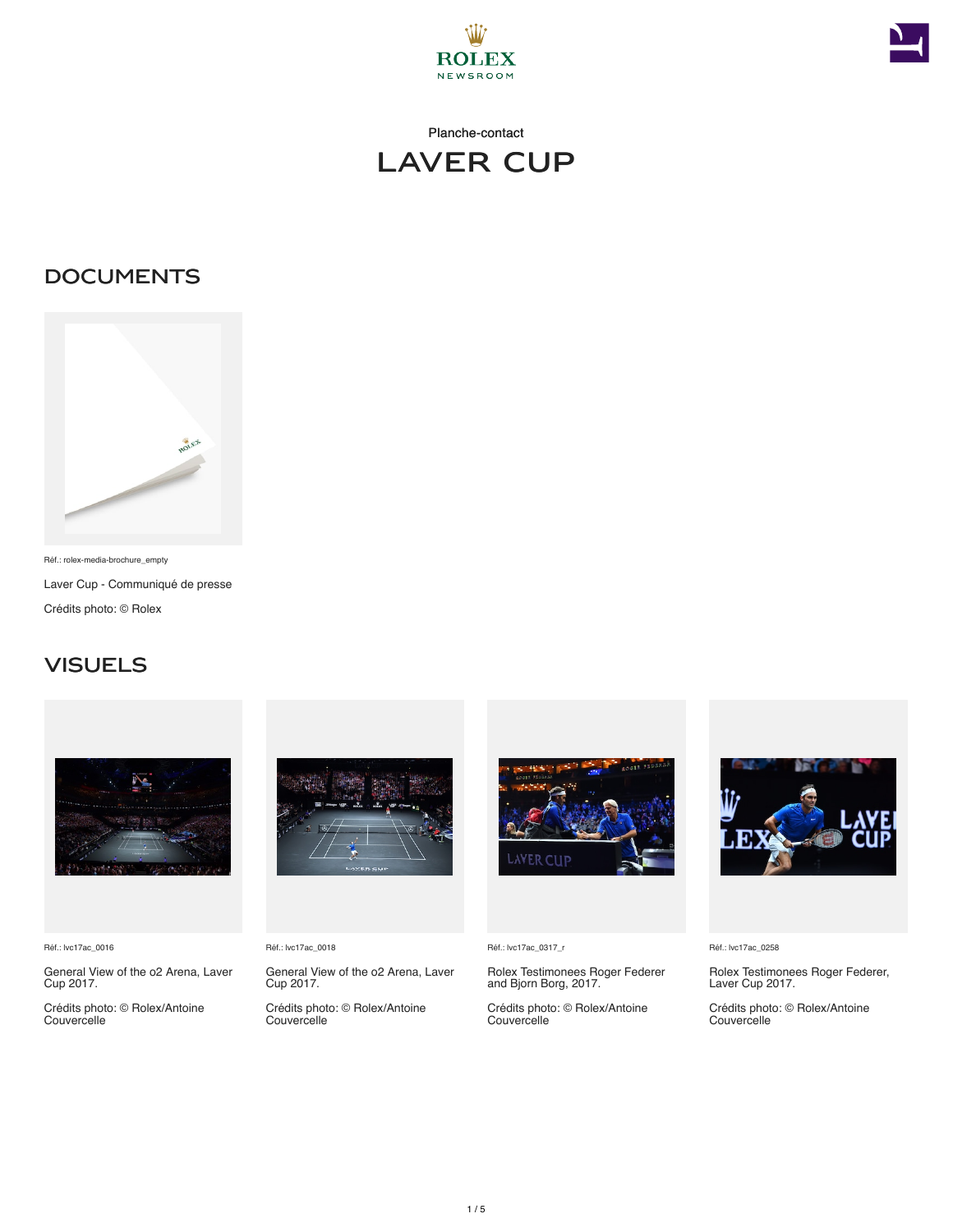

### Planche-contact

# LAVER CUP



Réf.: lvc17ac\_0259

Rolex Testimonees Roger Federer, Laver Cup 2017.

Crédits photo: © Rolex/Antoine Couvercelle





Rolex Testimonees Roger Federer, Laver Cup 2017.

Crédits photo: © Rolex/Antoine Couvercelle



Réf.: lvc17ac\_0361

Rolex Testimonees Roger Federer, Laver Cup 2017.

Crédits photo: © Rolex/Antoine Couvercelle



Réf.: lvc17ac\_0371

Rolex Testimonees Roger Federer, Laver Cup 2017.

Crédits photo: © Rolex/Antoine Couvercelle



Réf.: lvc17ac\_0391

Rolex Testimonees Roger Federer, Laver Cup 2017.

Crédits photo: © Rolex/Antoine Couvercelle



#### Réf.: lvc17ac\_0513

Rolex Testimonees Bjorn Borg and Dominic Thiem, Laver Cup 2017.

Crédits photo: © Rolex/Antoine Couvercelle



Réf.: lvc17ac\_0507

Rolex Testimonee Dominic Thiem, Laver Cup 2017.

Crédits photo: © Rolex/Antoine Couvercelle



Réf.: lvc17ac\_0510\_r

Rolex Testimonee Dominic Thiem, Laver Cup 2017.

Crédits photo: © Rolex/Antoine Couvercelle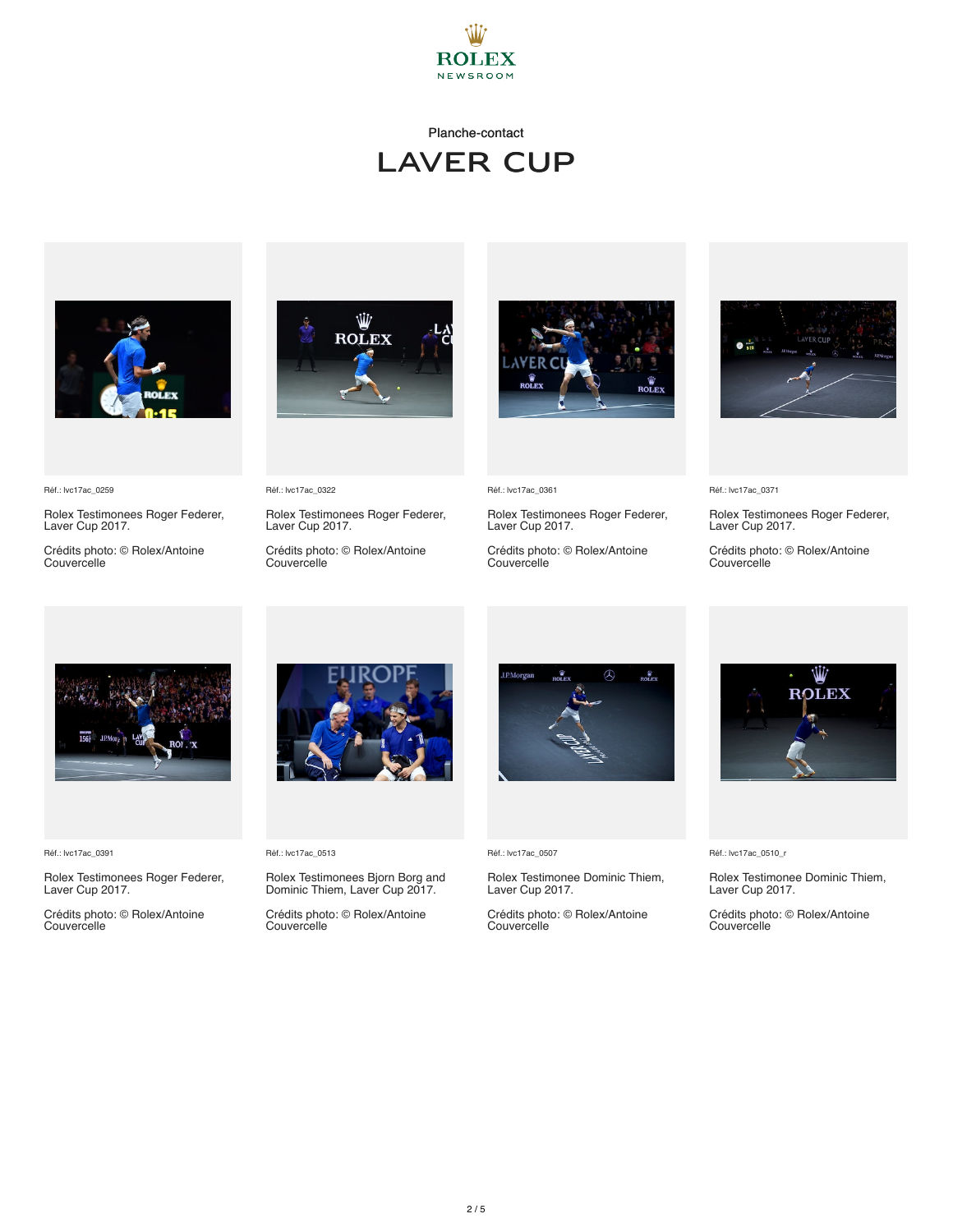

#### Planche-contact

# LAVER CUP





Réf.: lvc17ac\_0389

Rolex Testimonee Roger Federer, Laver Cup 2017.

Crédits photo: © Rolex/Antoine Couvercelle

Réf.: lvc17ac\_0552

Rolex Testimonee Dominic Thiem, Laver Cup 2017.

Crédits photo: © Rolex/Antoine Couvercelle



Réf.: lvc17ac\_0557

Rolex Testimonee Dominic Thiem, Laver Cup 2017.

Crédits photo: © Rolex/Antoine Couvercelle



Réf.: lvc17ac\_0196\_r

Rolex Testimonee Bjorn Borg, captain of Team Europe. Laver Cup 2017.

Crédits photo: © Rolex/Antoine Couvercelle



Réf.: lvc17ac\_0146

Prize giving ceremony, Laver Cup 2017.

Crédits photo: © Rolex/Antoine Couvercelle



Réf.: lvc\_17cw\_001 The Laver Cup trophy.

Crédits photo: © Rolex/Cdric Widmer



Réf.: lvc\_17cw\_013

The Laver Cup trophy. Crédits photo: © Rolex/Cdric Widmer



Réf.: lvc\_17cw\_019

The Laver Cup trophy.

Crédits photo: © Rolex/Cedric Widmer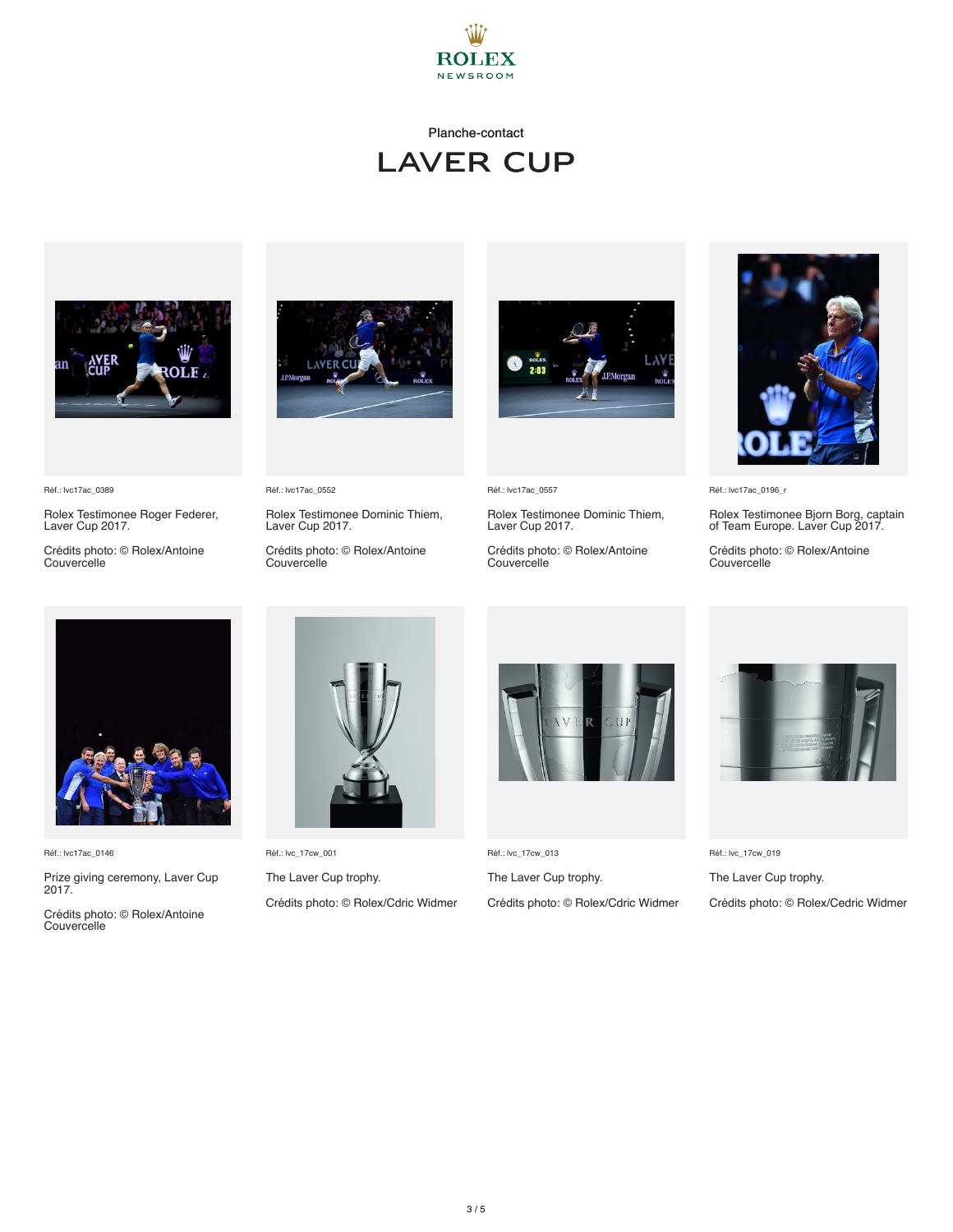

## Planche-contact LAVER CUP



Réf.: rlaver\_15jk\_006

Rolex Testimonee Rod Laver.

Crédits photo: © Rolex/Julian Kingma



Réf.: laver-106801

Rolex Testimonee Rod Laver during The Championships, Wimbledon 1968.

Crédits photo: © Rolex/AELTCMichael Cole



Réf.: laver-1069001

Rolex Testimonee Rod Laver during The Championships, Wimbledon 1968.

Crédits photo: © Rolex/AELTCMichael Cole



Réf.: rfederer\_16tl\_001\_r

Rolex Testimonee Roger Federer.

Crédits photo: © Rolex/Thomas Laisn



Réf.: wimb17jb\_585

Rolex Testimonee Roger Federer after his victory at The Championships, Wimbledon 2017.

Crédits photo: © Rolex/Jon Buckle



Réf.: wimb17jb\_461

Rolex Testimonee Roger Federer during The Championships, Wimbledon 2017.

Crédits photo: © Rolex/Jon Buckle



Réf.: wimb17jb\_531

Rolex Testimonee Roger Federer during The Championships, Wimbledon 2017.

Crédits photo: © Rolex/Jon Buckle



Réf.: ao17jb\_239\_r

Rolex Testimonee Roger Federer during the 2017 Australian Open.

Crédits photo: © Rolex/Jon Buckle